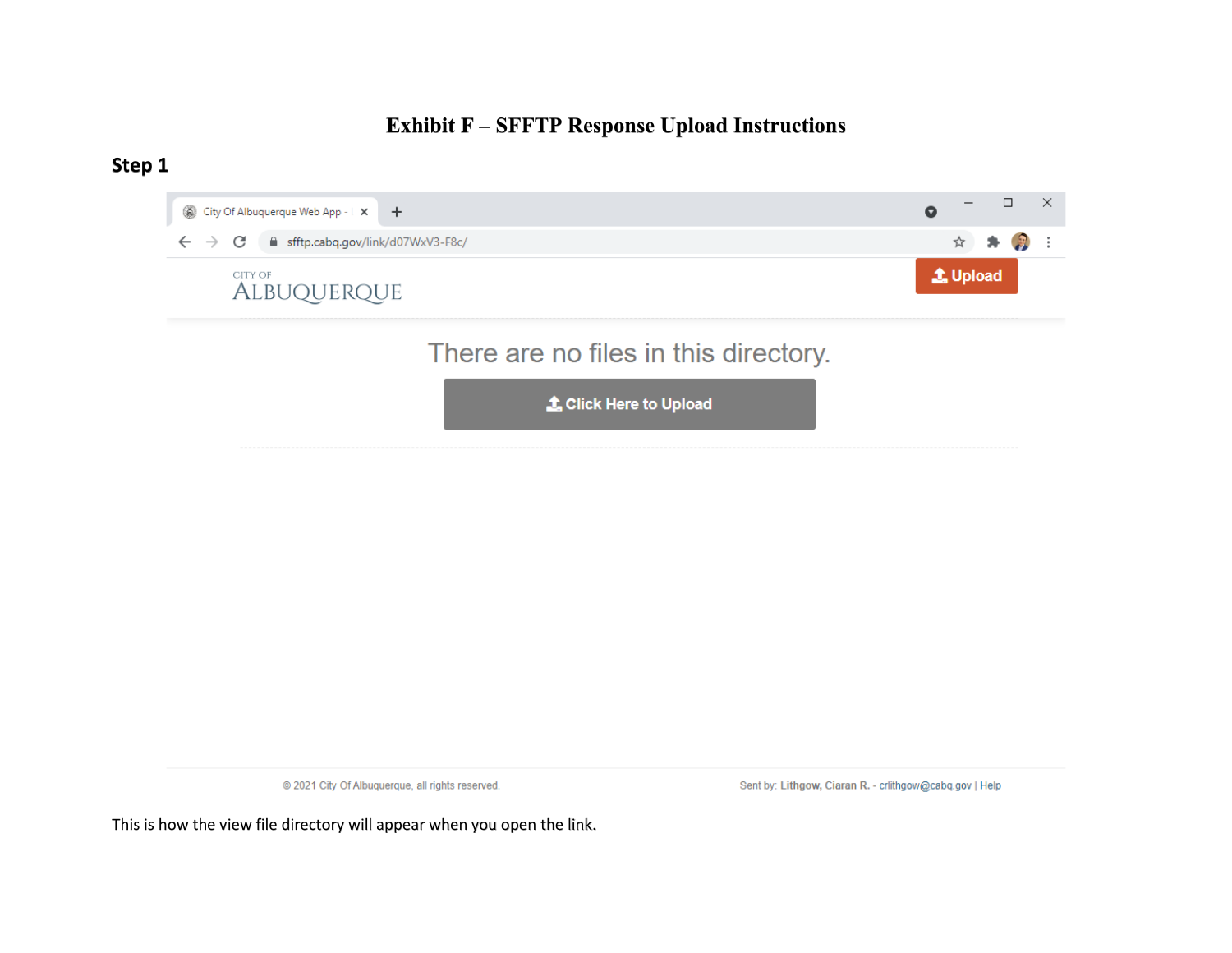

@ 2021 City Of Albuquerque, all rights reserved.

Sent by: Lithgow, Ciaran R. - crlithgow@cabq.gov | Help

Click "Click Here to Upload" to begin.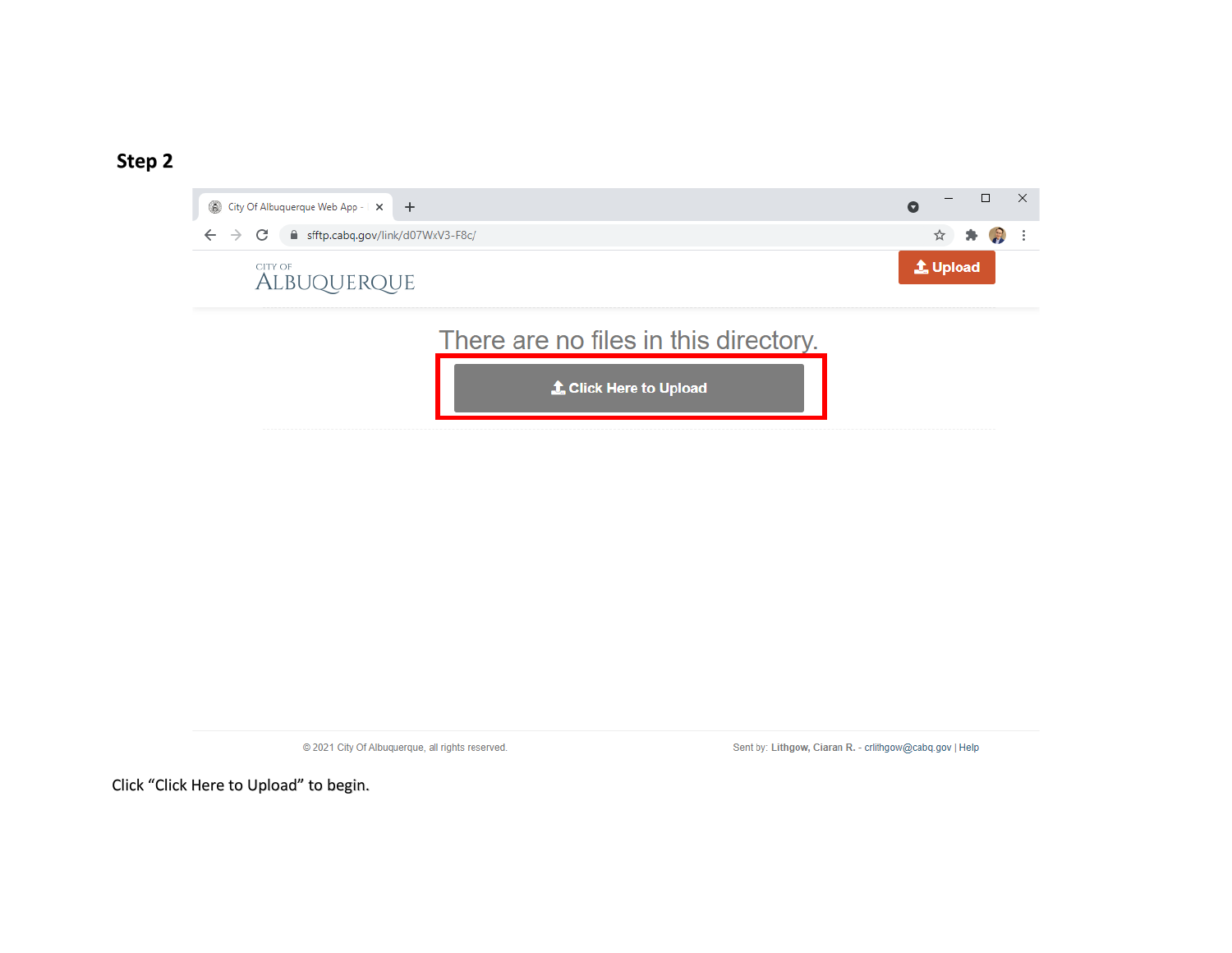

# CITY OF **ALBUQUERQUE**

| Upload                                                | × |
|-------------------------------------------------------|---|
| DRAG AND DROP FILES OR FOLDERS HERE<br><b>Philips</b> |   |
| $-$ OF $-$                                            |   |
| <b>O</b> Browse for Files                             |   |
| Cancel                                                |   |

@ 2021 City Of Albuquerque, all rights reserved.

Sent by: Lithgow, Ciaran R. - crithgow@cabq.gov | Help

You may either drag and drop files into the dashed line area, or browse your file directory.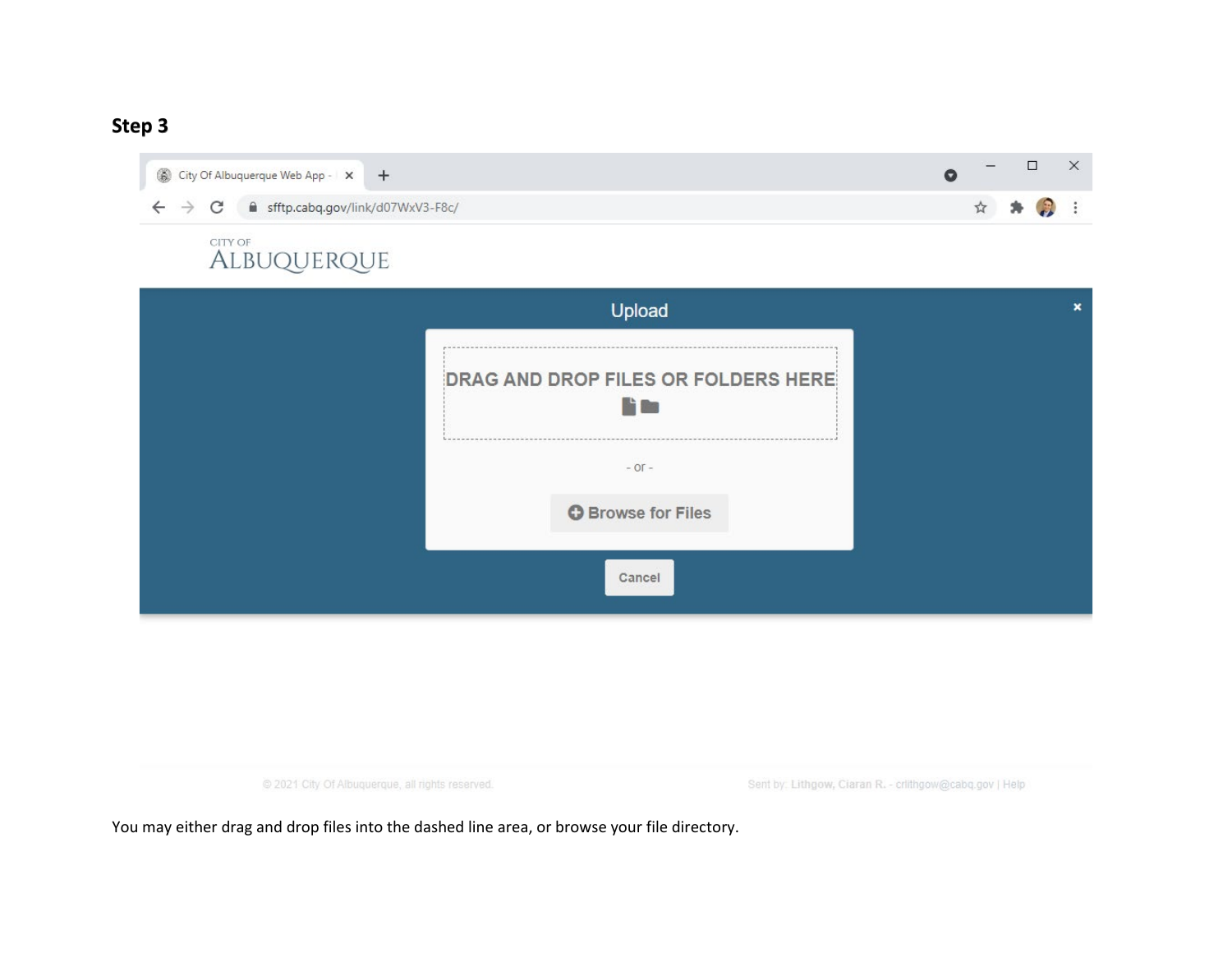

@ 2021 City Of Albuquerque, all rights reserved.

Sent by: Lithgow, Ciaran R. - crlithgow@cabq.gov | Help

Once you have successfully selected the Response, it will appear in the "filename" directory. Repeat Steps 2 and 3 to upload all relevant documents, such as excel files.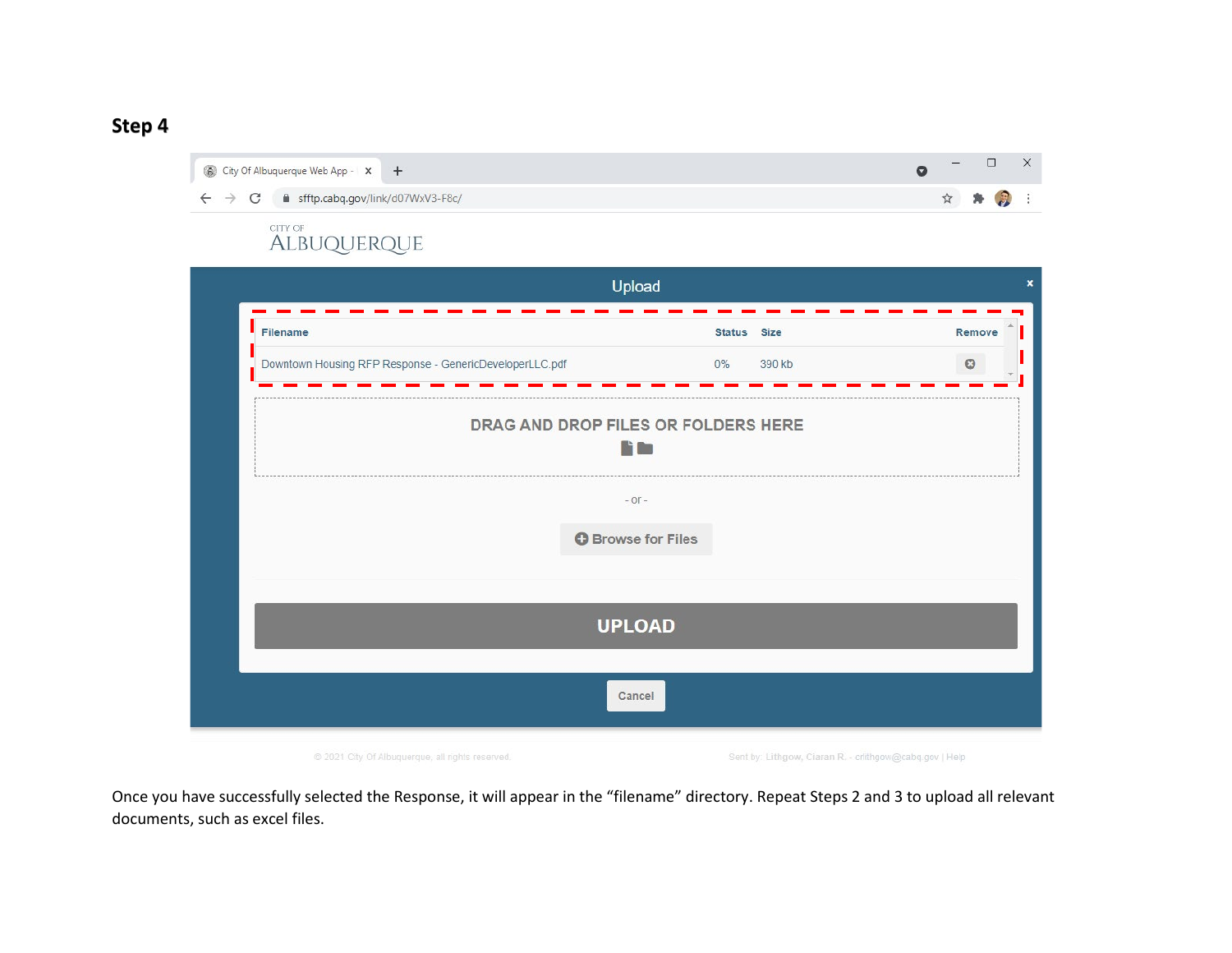| City Of Albuquerque Web App -   X   +                                                   | <u> — 1</u> |         |  |
|-----------------------------------------------------------------------------------------|-------------|---------|--|
| $\leftarrow$ $\rightarrow$ $\mathbb{C}$ $\blacksquare$ sfftp.cabq.gov/link/d07WxV3-F8c/ |             | ☆ ★ 2 : |  |

#### CITY OF ALBUQUERQUE



Once all documents are successfully listed in the Filename directory, click "Upload." **If you do not click upload, or navigate away from this page prior to upload completion, your documents will not be saved to the directory and you will be deemed nonresponsive.**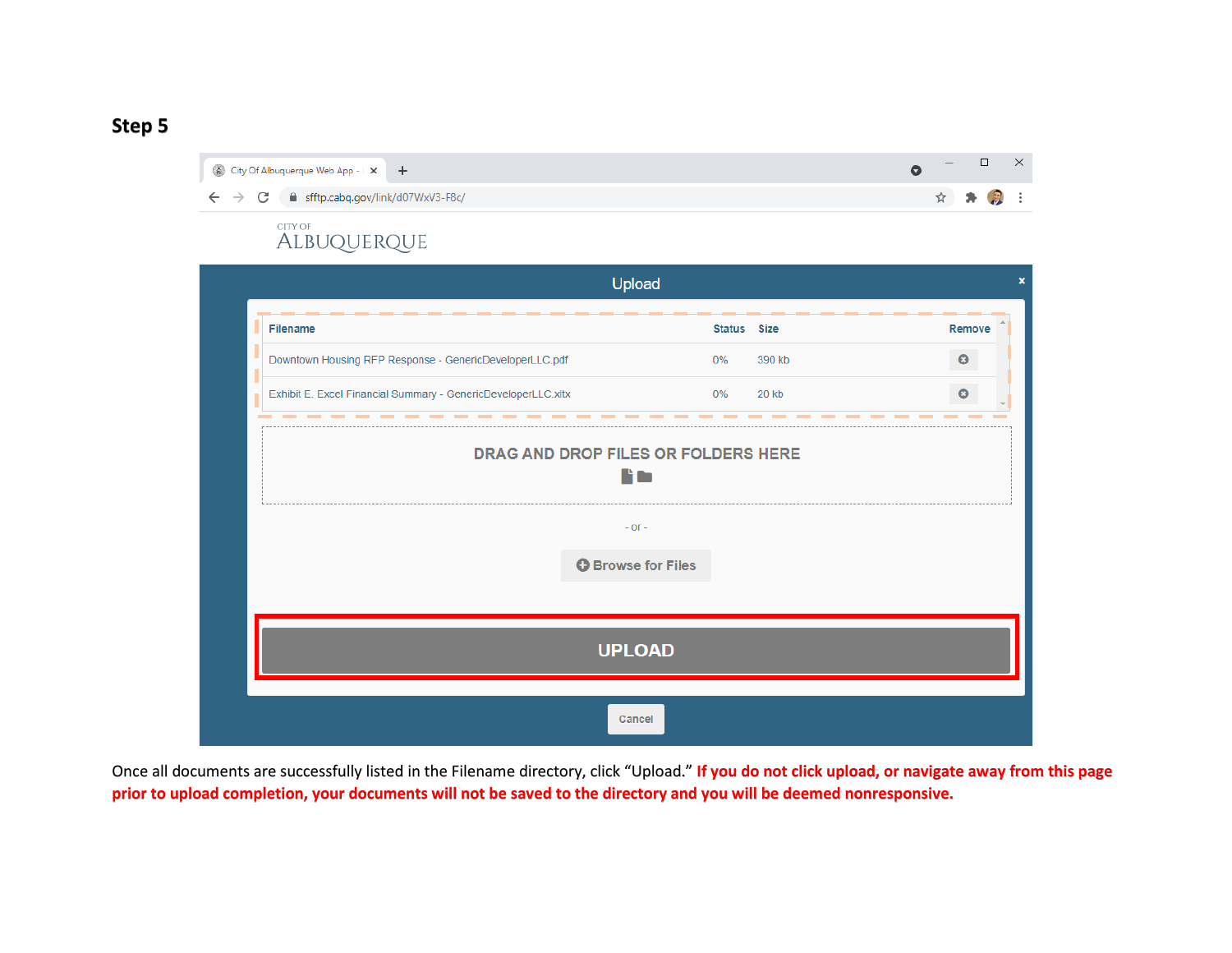| City Of Albuquerque Web App - x +                                       |  | - |         |  |
|-------------------------------------------------------------------------|--|---|---------|--|
| $\leftarrow$ $\rightarrow$ C $\quad$ a sfftp.cabq.gov/link/d07WxV3-F8c/ |  |   | ☆ ★ ② : |  |
| state a statement in the case of the                                    |  |   |         |  |

# CITY OF **ALBUQUERQUE**

| <b>Filename</b>                                               | Status Size    | Remove  |
|---------------------------------------------------------------|----------------|---------|
| Downtown Housing RFP Response - GenericDeveloperLLC.pdf       | 100%<br>390 kb | $\circ$ |
|                                                               |                | $\circ$ |
| Exhibit E. Excel Financial Summary - GenericDeveloperLLC.xltx | 20 k b<br>81%  |         |

@ 2021 City Of Albuquerque, all rights reserved.

Sent by: Lithgow, Ciaran R. - crlithgow@cabq.gov | Help

The "status" bar will indicate the progress of your uploads. Do not hit cancel or navigate away from this view.